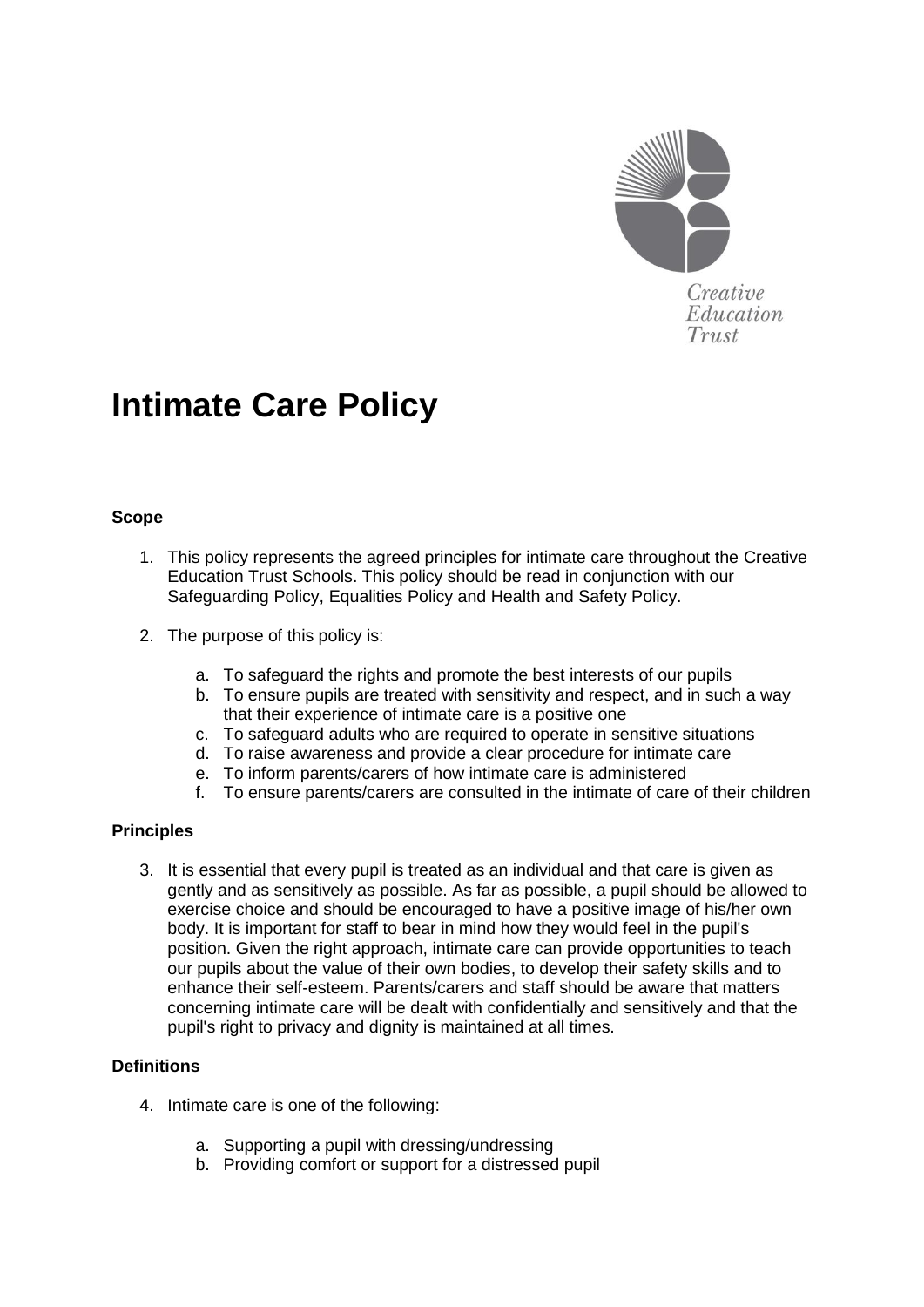- c. Assisting a pupil requiring medical care, where such care can reasonably and properly be provided by school staff and does not require specialist training, who is not able to carry this out unaided
- d. Cleaning a pupil who has wet him/herself, soiled him/herself, has vomited or feels unwell and assisting them with changing their clothing

## **Supporting dressing/undressing**

5. Sometimes it will be necessary for staff to aid a pupil in getting dressed or undressed, particularly in nursery and Reception when pupils are developing their skills of independence. Staff will always encourage pupils to attempt undressing and dressing unaided.

#### **Providing comfort or support**

- 6. Pupils, particularly those in their first year of school, may seek physical comfort from staff. Where pupils require physical support, staff need to be aware that physical contact must be kept to a minimum and only if initiated by a pupil. When comforting a pupil or giving reassurance, the member of staff's hands should always be seen and the pupil should not be positioned close to a member of staff's body in a way that could be regarded as intimate. If physical contact is deemed to be appropriate, staff must provide care that is suitable to the age, gender and situation of the pupil.
- 7. If a pupil touches a member of staff in a way that makes him/her feel uncomfortable this can be gently but firmly discouraged in a way that communicates that the touch, rather than the pupil, is unacceptable.

#### **Wetting and Soiling**

- 8. Intimate care for wetting or soiling should only be given to a pupil if parents/carers have given written permission for staff to clean and change their child. Permission will be sought from parents and carers before their children start nursery or Reception.
- 9. If a parent does not give consent, the school will contact the parents or other emergency contact giving specific details about the necessity for cleaning their child. If the parent/carer or emergency contact is able to come within a few minutes, the pupil will be comforted and kept away from the other pupils to preserve their dignity until the parent arrives. Pupils will not be left on their own whilst waiting for a parent to arrive. Pupils will be dressed at all times and never left partially clothed. If a parent/carer or emergency contact cannot attend, the school will seek to gain verbal consent from parents/carers for staff to clean and change the pupil. This permission will be sought on each occasion that the pupil wets or soils him/herself.
- 10. If the parents and emergency contacts cannot be contacted the Principal will be consulted. If put in an impossible situation where the pupil is at risk or in serious discomfort, the Principal will instruct staff to act appropriately and staff may therefore need to come into some level of physical contact in order to aid the pupil. When touching a pupil, staff should always be aware of the possibility of invading their privacy and will respect the pupil's wishes and feelings.
- 11. If a pupil needs to be cleaned, staff will make sure that:
	- a. Protective gloves are worn to avoid infection and to maintain optimal hygiene standards